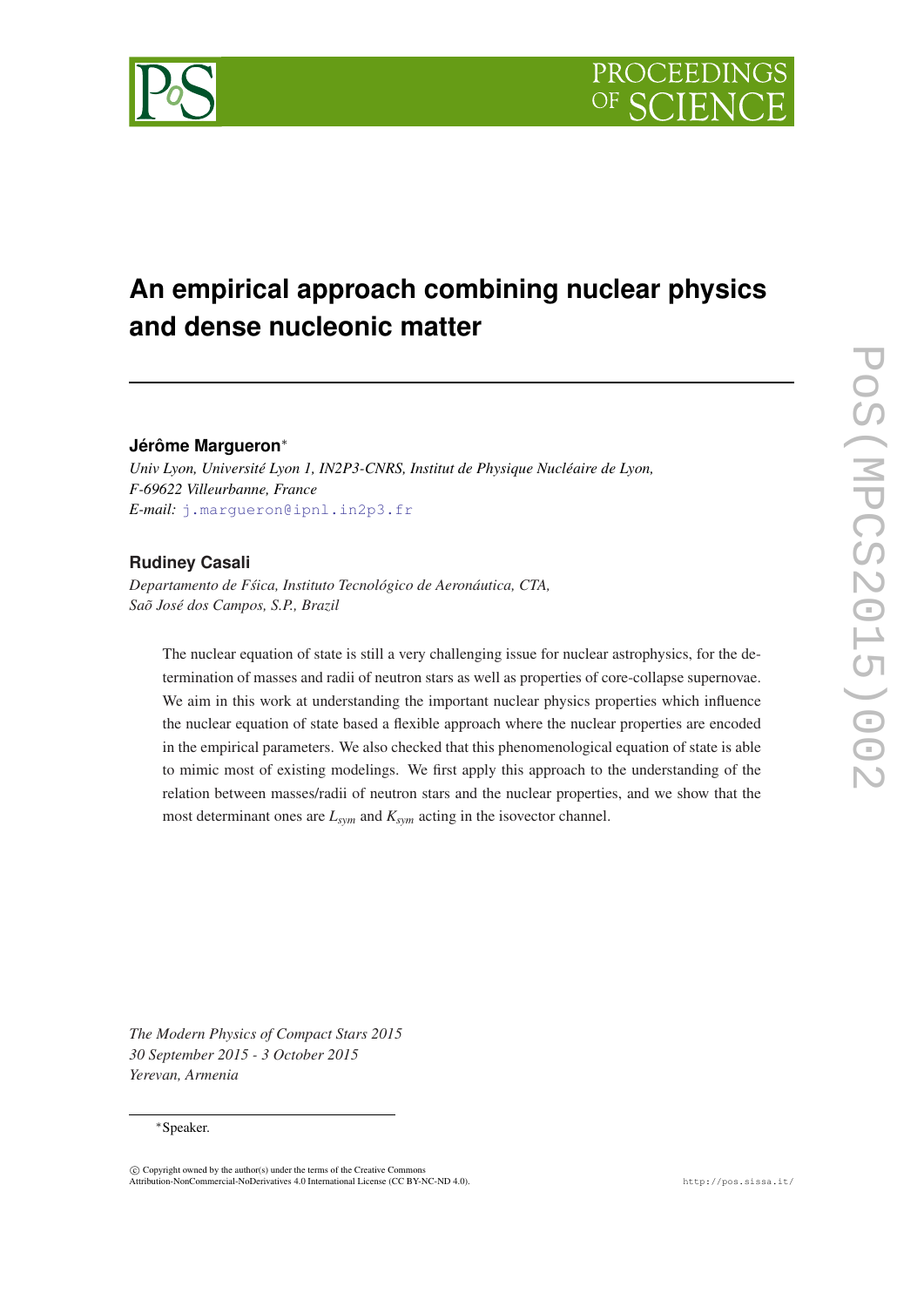#### <span id="page-1-0"></span>1. Nuclear Matter Properties: The Present Uncertainties

In their seminal study of neutron stars hydrostatic equations, Tolman, Oppenheimer and Volkoff have shown that without nuclear interaction neutron stars would not exceed about 0.7  $M_{\odot}$  [[1](#page-6-0), [2\]](#page-6-0), while the canonical neutron stars mass is about 1.45  $M_{\odot}$  [\[3\]](#page-6-0), and recent observation analysis have reported the existence of about 2  $M_{\odot}$  neutron stars [[4](#page-6-0), [5\]](#page-6-0). The nuclear interaction therefore plays a crucial role in the determination of the mass of neutron stars, as well as of their radius. At present time, measures of neutron stars radii are still quite uncertain but recent observational progress are expected to provide more stringent bounds [[6](#page-6-0)].

The uncertainty in the masses and radii of neutron stars could be related to the uncertainty in the empirical parameters of nuclear matter. These empirical properties are determined from nuclear physics experiments such as nuclear masses measurements, determination of charge-density profiles, excitation of collective modes (ISGMR, IVGDR, etc...), e.g. see Refs. [[7](#page-7-0), [8,](#page-7-0) [9](#page-7-0)] and references therein. Expressing the binding energy in terms of isoscalar and isovector energies, with  $n = n_n + n_p$  and  $\delta = (n_n - n_p)/n$ ,

$$
e(n,\delta) = e_{IS}(n) + \delta^2 e_{IV}(n),
$$
\n(1.1)

the empirical parameters are identified as the coefficients of the following power expansion,

$$
e_{IS}(n) = E_{sat} + \frac{K_{sat}}{2}x(n)^{2} + \frac{Q_{sat}}{6}x(n)^{3} + ..., \qquad (1.2)
$$

$$
e_{IV}(n) = E_{sym} + L_{sym}x(n) + \frac{K_{sym}}{2}x(n)^{2} + \frac{Q_{sym}}{6}x(n)^{3} + ..., \qquad (1.3)
$$

where  $x(n) = (n - n_{sat})/(3n_{sat})$ ,  $n_{sat}$  being the saturation density of symmetric nuclear matter. For a clarification of the various definitions of empirical parameters existing in the literature, we refer to the very clear discussion in the appendix of Ref. [\[10](#page-7-0)].

|            |                                                                             |  |  |                                                        |  |  | $E_{sat}$ $E_{sym}$ $n_{sat}$ $L_{sym}$ $K_{sat}$ $K_{sym}$ $Q_{sat}$ $Q_{sym}$ $k_{\tau}$ $m_{s}^{*}/m \Delta m^{*}/m$ |
|------------|-----------------------------------------------------------------------------|--|--|--------------------------------------------------------|--|--|-------------------------------------------------------------------------------------------------------------------------|
| Model      |                                                                             |  |  | MeV MeV fm <sup>-3</sup> MeV MeV MeV MeV MeV MeV       |  |  |                                                                                                                         |
|            | $(N_{model})$ der. order 0 0 1 1 2 2 3 3                                    |  |  |                                                        |  |  |                                                                                                                         |
|            | Skyrme Average -15.82 30.14 0.158 52.0 242.3 -127.9 -326.4 292.4 -362.7 0.8 |  |  |                                                        |  |  | 0.2                                                                                                                     |
| (16)       | $\sigma$                                                                    |  |  | 0.16 1.71 0.004 23.6 32.3 104.9 113.9 156.7 42.9 0.1   |  |  | 0.3                                                                                                                     |
| RMF        | Average -16.24 35.11 0.149 90.2 268.0 -4.6 -1.9 271.1 -548.8 0.67           |  |  |                                                        |  |  | $-0.08$                                                                                                                 |
| (11)       | $\sigma$                                                                    |  |  | 0.06 2.63 0.003 29.6 33.5 87.7 392.5 357.1 153.1 0.02  |  |  | 0.03                                                                                                                    |
| <b>RHF</b> | Average -15.97 33.97 0.154 90.0 248.1 128.2 389.2 523.3 -571.8 0.74         |  |  |                                                        |  |  | $-0.02$                                                                                                                 |
| (4)        | $\sigma$                                                                    |  |  | 0.08 1.37 0.004 11.1 11.6 51.1 350.4 236.8 169.1 0.03  |  |  | 0.00                                                                                                                    |
| Total      | Average -16.03 33.41 0.154 78.7 251.6 4.6 13.8 376.7 -494.3 0.72            |  |  |                                                        |  |  | 0.00                                                                                                                    |
| (31)       | $\sigma$                                                                    |  |  | 0.20 2.70 0.005 30.3 28.1 132.5 430.0 297.2 164.6 0.09 |  |  | 0.20                                                                                                                    |

Table 1: The average empirical parameters and the standard deviation calculated for the different models (Skyrme, RMF, RHF) are shown. The standard deviation is defined as  $\sigma = \sqrt{\sum_i \omega_i (x_i - \langle x \rangle)^2}$ , where  $\omega_i$ is the weight which is defined such that the influence of difference types of model is equally distributed  $(\omega_i = 1/(3N_{model}).$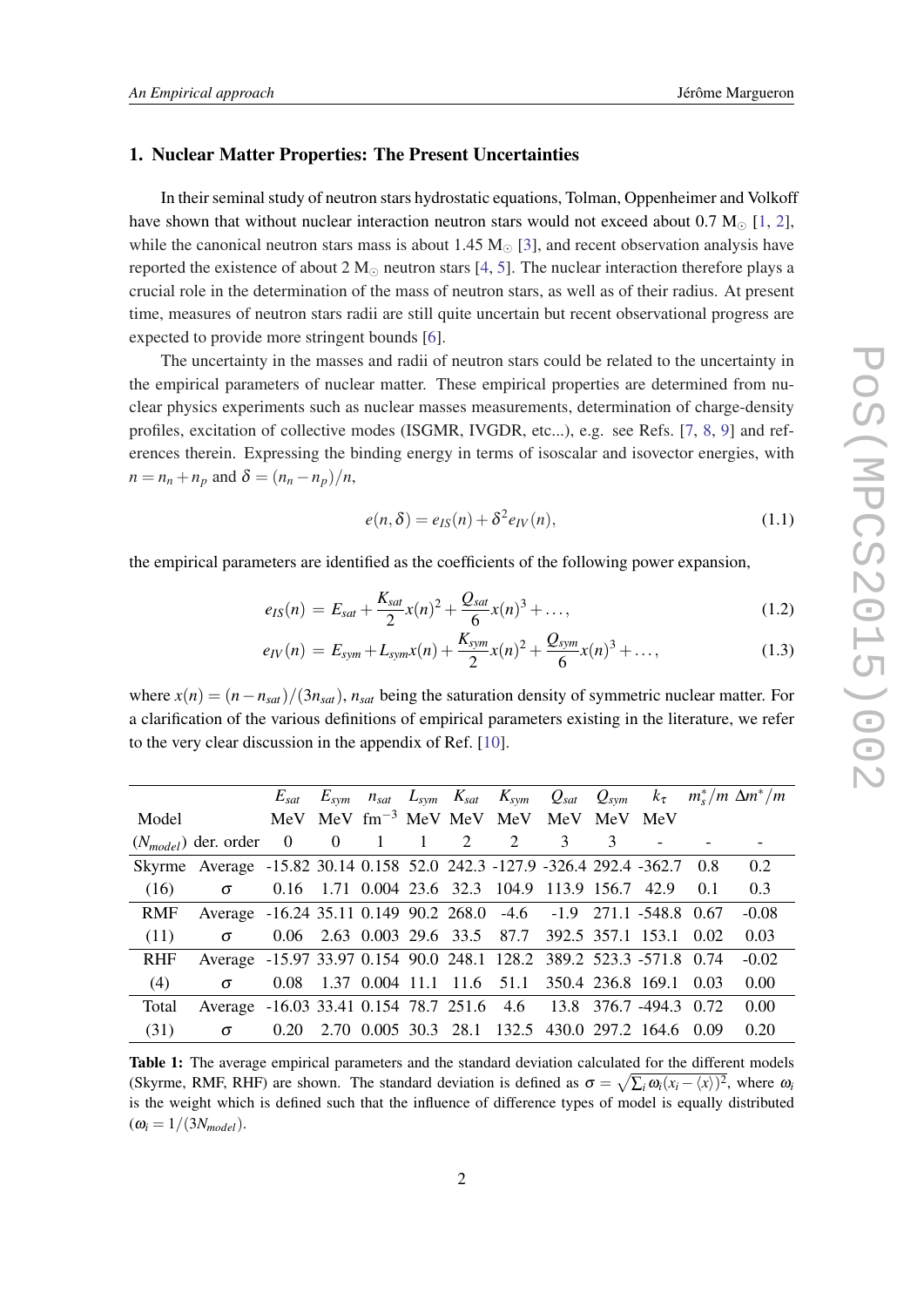Some of these empirical parameters are quite well constrained by nuclear properties, e.g. *Esat*,  $n_{sat}$ ,  $K_{sat}$  and  $E_{sym}$ , while the others are yet quite uncertain. In order to determine a realistic range of variation for the uncertain empirical parameters, we have compared the predictions provided by various kinds of nuclear interactions. We have selected a set of Skyrme (non-relativistic) and RMF and RHF (relativistic) models for which the values of the empirical parameters have been calculated [\[11](#page-7-0)]. In addition to the empirical parameters, we have calculated the value of the parameter  $k_\tau = K_{sym} - 6L_{sym} - \frac{Q_{sat}}{K_{sat}}$  $\frac{Q_{sat}}{K_{sat}}L_{sym}$  and the effective mass in symmetric matter  $\frac{m_s^*}{m}$  as well as the isospin splitting in neutron matter <sup>∆</sup>*<sup>m</sup>* ∗  $\frac{m}{m}$ . In this set, we have selected 16 Skyrme (non-relativistic) type models over several tenth (by taking only one model per group producing these models), 11 RMF and 4 RHF (relativistic) models [\[11](#page-7-0)]. To better discriminate between well known parameters and the unknown ones, we have calculate the average values and the standard deviations for the empirical parameters for each of the three kinds of nuclear models. The results are shown in Table [1.](#page-1-0) In addition, since some of these parameters strongly depend of the kind of nuclear models, the global average and standard deviations for all models have also been calculated. More details concerning the interactions considered in our selection will be given in a forthcoming publication [[11\]](#page-7-0). It is clear from Table [1](#page-1-0) that some empirical quantities, e.g. *Esat*, *Esym*, *nsat* and *Ksat*, are better determined than others, e.g. *Lsym*, *Ksym*, *Qsat* and *Qsym*.

It is interesting to notice that the standard deviation obtained for the incompressibility *Ksat* and the slope of the symmetry energy *Lsym* are compatible with the present experimental uncer-tainties [[7](#page-7-0), [8,](#page-7-0) [9](#page-7-0)]. It can also be remarked that parameters like  $Q_{sat}$  or  $K_{sym}$  are very much model dependent. For instance the sign of *Qsat* and *Ksym* is opposite between Skyrme and RHF models, while RMF models predict for these two empirical parameters values compatible with 0. The value of  $k_{\tau}$  is surprisingly rather stable are quite model independent, due to compensation between the uncertainties of  $L_{sym}$ ,  $K_{sym}$  and  $Q_{sat}$ .

#### 2. The Empirical Equation of State

In this section, we investigate to which extend a series expansion of the same kind as the one given by Eqs. ([1.2](#page-1-0))-[\(1.3\)](#page-1-0) could generate an empirical equation of state (EOS). There are two questions to answer, which are i) does the density and isospin dependence is rich enough in the series expansion, and ii) what is the convergence radius in density and isospin parameter of such series expansions.

The model on which the empirical EOS is based on only four requirements:

- 1. We consider nucleons as non-relativistic particles.
- 2. The nuclear potential is quadratic in the isospin asymmetry parameter  $\delta$ .
- 3. The EOS is analytic in the parameter *x*, which justify the series expansion in this parameter.
- 4. The binding energy satisfies the following limit:  $\lim_{n_0 \to 0} e(n_0, n_1) = 0$ .

To do so, we have extended the simple model  $(1.1)$  $(1.1)$  by separating the contribution of the kinetic energy from the one of the potential energy, and added a low density correction to get the correct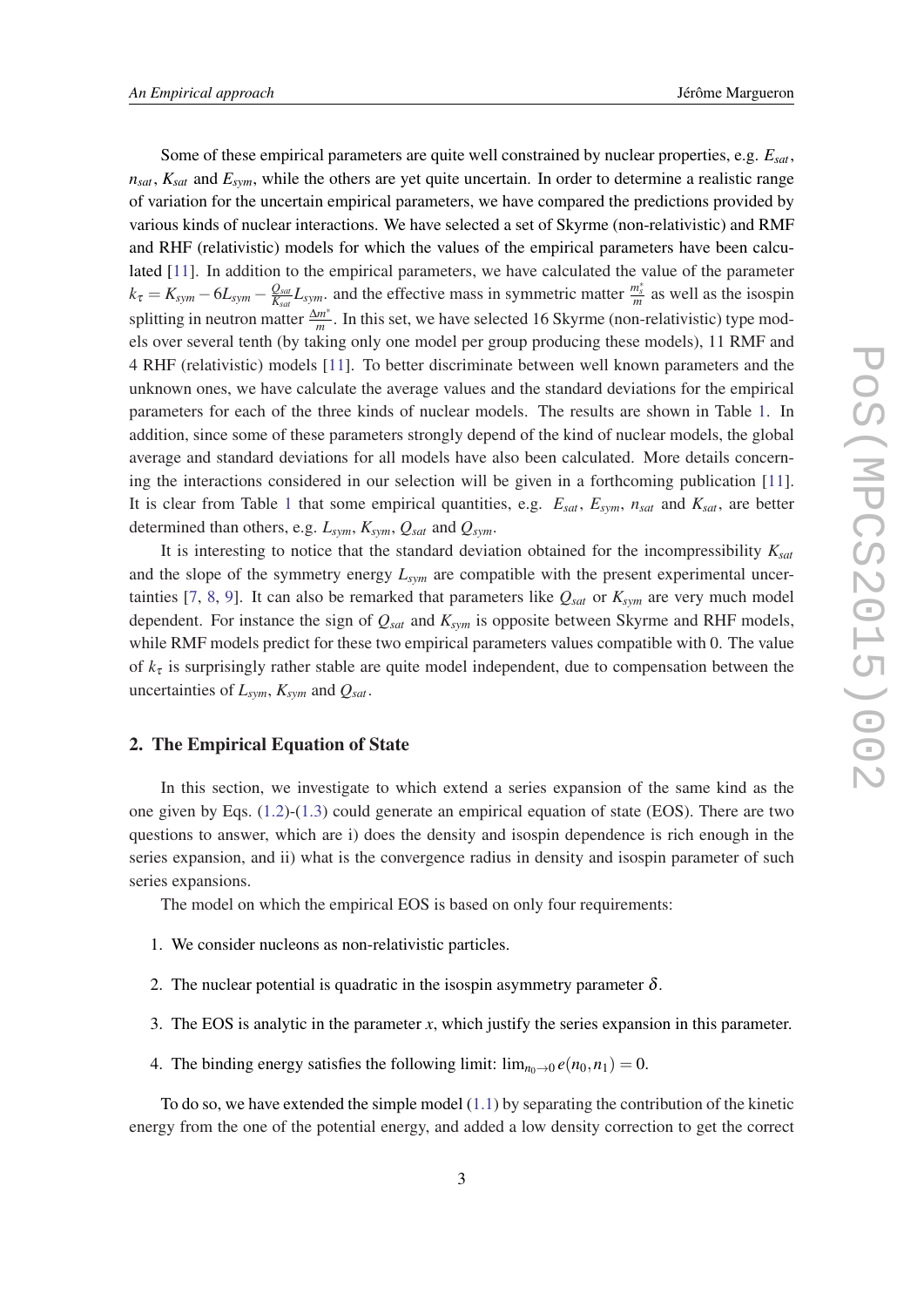

Figure 1: Allowed region of variation for the empirical parameters  $Z_{sat}$  and  $Z_{sym}$  where the regions excluded by acausality and negative symmetry energy are shown in blue and red points.

limit at  $n = 0$ ,

$$
e^N(n,\delta) = t(n,\delta) + \sum_{\alpha=0}^N \frac{v_\alpha(\delta)}{\alpha!} x(n)^\alpha u_\alpha^N(n),
$$
\n(2.1)

where  $t(n, \delta)$  is the energy of a free Fermi gas (eventually corrected by an in-medium effective mass), and the function  $u_{\alpha}^{N}(n) = 1 - (-3)^{N+1-\alpha} \exp(-bn/n_{sat})$ . See Ref. [11] for more details in the expression  $(2.1)$ . There is still a one to one correspondance between the parameters of the model,  $v_{\alpha}(\delta)$ , and the empirical parameters of nuclear matter.

We have checked that the empirical energy per particle  $(2.1)$  could very accurately reproduce a large set of known equation of state [11].

In the following we explore the possible values for the empirical parameters  $Z_{sat/sym}$ ,  $Q_{sat/sym}$ ,  $K_{sat/sym}$ , and  $L_{sym}$  and  $E_{sym}$ , considering a large domain of variation as suggested by Tab. 1 and excluding parameters which lead to supra-luminosity and  $S(n_0) < 0$  in the density range  $[n_{sat}, 4n_{sat}]$ . The proton fraction that we considered hereafter is the one which satisfy  $\beta$ -equilibrium.

We give here an illustration of the constraints previously presented in the case of the parameters  $Z_{sat/sym}$ . The parameters  $Z_{sat/sym}$  are varied from -3000 to 3000 MeV ( $Z_{sat}$ ) and from -4500 up to 500 MeV ( $Z_{sym}$ ) in Fig. 1. The region for the parameters  $Z_{sat/sym}$  where the EoS is acausal for densities ranging from  $n_{sat}$  to  $4n_{sat}$  is shown by the region filled with blue symbols. The region for which the symmetry energy becomes negative is is represented with the pink symbols. Fig. 1 show that there is a very small region for the parameters  $Z_{sat/sym}$  which satisfy both causality and positiveness of the symmetry energy. Are also shown in Fig. 1 the points corresponding to the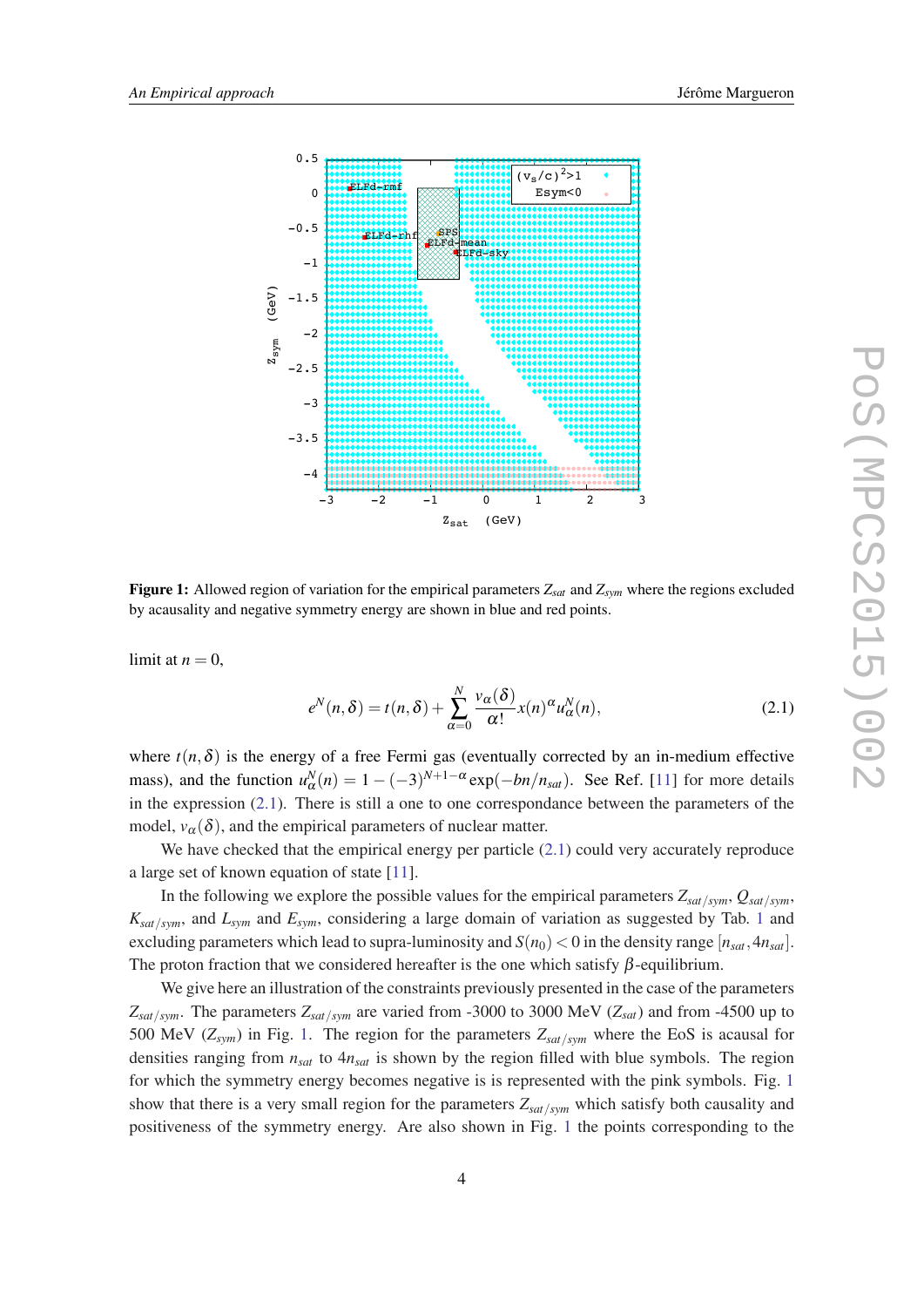|  |                                                                                                                      |  |  |  |  | $E_{sat}$ $E_{sym}$ $n_{sat}$ $L_{sym}$ $K_{sat}$ $K_{sym}$ $Q_{sat}$ $Q_{sym}$ $Z_{sat}$ $Z_{sym}$ $m_{sat}^{*}/m \Delta m_{sat}^{*}/m$ |
|--|----------------------------------------------------------------------------------------------------------------------|--|--|--|--|------------------------------------------------------------------------------------------------------------------------------------------|
|  | $MeV$ MeV $fm^{-3}$ MeV MeV MeV MeV MeV MeV MeV                                                                      |  |  |  |  |                                                                                                                                          |
|  | SPS -16.0 33.0 0.155 70 240 30 35 120 -950 -550 0.7                                                                  |  |  |  |  | -01                                                                                                                                      |
|  | $\sigma$ $\pm 0.5$ $\pm 3$ $\pm 0.005$ $\pm 40$ $\pm 40$ $\pm 170$ $\pm 235$ $\pm 320$ $\pm 550$ $\pm 950$ $\pm 0.1$ |  |  |  |  | $+0.1$                                                                                                                                   |

Table 2: Standard parameter set (SPS) and variation (identified as  $\sigma$ ).

average values obtained from various models, more details are provided in Ref. [[11](#page-7-0)]: for Skyrme (ELFd-sky), RMF (ELFd-rmf), RHF (ELFd-rhf), and for the average over all models (ELFd-mean). These points are marked in red. Notice that the average values ELFd-rmf and ELFd-rhf are outside the authorized region. This might be because we are considering a non-relativistic framework for our analysis while these points correspond to relativistic approaches. We aim in the future at extending our approach to a relativistic one to better understand this point. For the present work, we define a standard parameter set (SPS) considering mainly non-relativistic models. We have considered the largest square around the average point ELFd-mean shown as a filled light-blue box in the figure, and we have decided to take for the SPS definition the center of the box identified with the orange point. The values and their variation for the parameters *Zsat*/*sym* are given in Tab. 2.

More details are provided in Ref. [[11\]](#page-7-0) where similar figures are performed for *Qsat*/*sym*, *Ksat*/*sym*, and *Lsym* and *Esym*. A summary of the empirical parameters which satisfy the causality and the symmetry energy conditions is presented in Tab. 2. In the following, the summary presented in Tab. 2 defines a standard parameter set (SPS) and the variation around this SPS which still satisfy these conditions.

#### 3. MR Diagram

Considering the SPS and its uncertainties provided in Tab. 2, we now analyse how much the MR diagram is impacted by changing the value of the empirical parameters, and which empirical parameters are the more crucial ones for the determination of masses and radii of neutron stars. To do so, we solve the hydrostatic equations in general relativity for spherical and non-rotating stars, also named the TOV equations [\[1,](#page-6-0) [2](#page-6-0)].

We first represent in Fig. [2](#page-5-0) the impact of the IS empirical parameters *Ksat* and *Qsat* (the impact of *Esat* and *nsat* being extremely weak) on the mass-radius relationship. *Ksat* and *Qsat* are varied within the SPS defined in Tab. 2. The pink-colored region in Fig. [2](#page-5-0) stands for the observed masses, e.g. between 1.2  $M_{\odot}$  and 2.0  $M_{\odot}$ . The crosses represent the value of the central density in units of *nsat*.

Varying *Ksat*, the impact on the radius at the canonical mass is about 300m (1.3km at the maximal mass). A similar impact if found for *Qsat* while it can be observed that the negative boundary for  $Q_{sat}$  leads to a too-soft EOS which is stopped when  $(v_s/c)^2 < 0$ . This is the reason why the mass-radius curve is stopped just above 4*nsat* for this case. It can also be observed that as the value of the empirical parameter *Ksat* or *Qsat* increases, the EOS becomes more stiff, and the NS radius increases.

We now discuss the impact of the IV empirical parameters  $E_{sym}$ ,  $L_{sym}$ ,  $K_{sym}$  and  $Q_{sym}$  on the mass-radius relationship in Fig. [3](#page-6-0). The impact of *Esym* is small, as expected, while it is clear that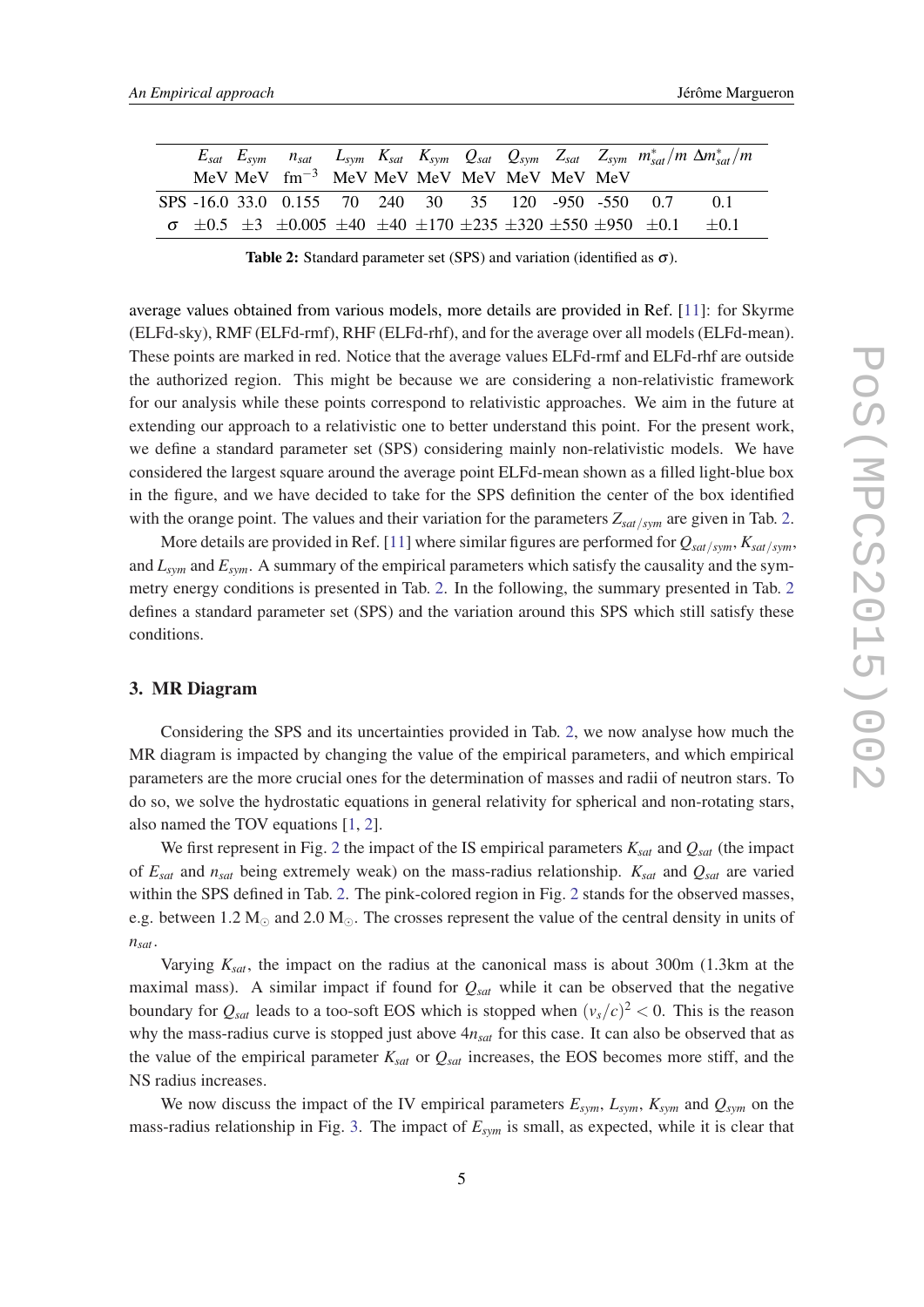<span id="page-5-0"></span>

Figure 2: Impact of various isoscalar empirical parameters  $(K_{sat}, Q_{sat})$  on the mass/radius diagram.

both  $L_{sym}$  and  $K_{sym}$  have a very important impact. The effect of  $L_{sym}$  leads to an uncertainty of about 2km at NS canonical masses and of about 1km at  $2M_{odot}$ . The effect of  $K_{sym}$  is also quite large for low mass NS (about 1.5 km), but the lowest value of  $K_{sym}$  that we have considered gives a too soft EOS which is stopped at around  $3n_{sat}$ . it is interesting to relate the domain in mass and radii where  $L_{sym}$  and  $K_{sym}$  have their largest impact, with the central density. We observe that the impact of  $L_{sym}$  is observed just after  $n_{sat}$  and for NS masses of about 0.5 $M_{\odot}$ , while the impact of  $K_{sym}$  comes for slightly larger densities, above 1.5 $n_{sat}$  and therefore slightly larger NS masses.

The impact of  $Q_{sym}$  is smaller since the empirical parameter modifies the EOS at high density and its values authorized by causality and symmetry energy positiveness conditions does not vary in a very large range.

In summary, we have shown that the largest impact on the mass-radius relationship is provided by the following empirical parameters:  $L_{sym}$  and  $K_{sym}$ . It is expected that  $L_{sym}$  may be determined from accurate measurement of the neutron skin for <sup>208</sup>Pb [12], while  $K_{sym}$  is more difficult to determine. More may hope that systematical analysis of the isoscalar giant monopole resonance may shed some light on a better determination of this parameter. From neutron star observations, our analysis show that an interesting contraint will be the measurement of a radius of a low mass neutron star. We are still far from accurate radius measurement of such objects, but this is the aim of future x-ray observatories as for instance NICER.

#### 4. Conclusions

We have presented an empirical model for the nuclear equation of state which can reproduce most of the known equation of states, provided the parameters are well chosen. This EOS is based on nucleonic degrees of freedom and assumes matter in non-relativistic regime. It allows a natural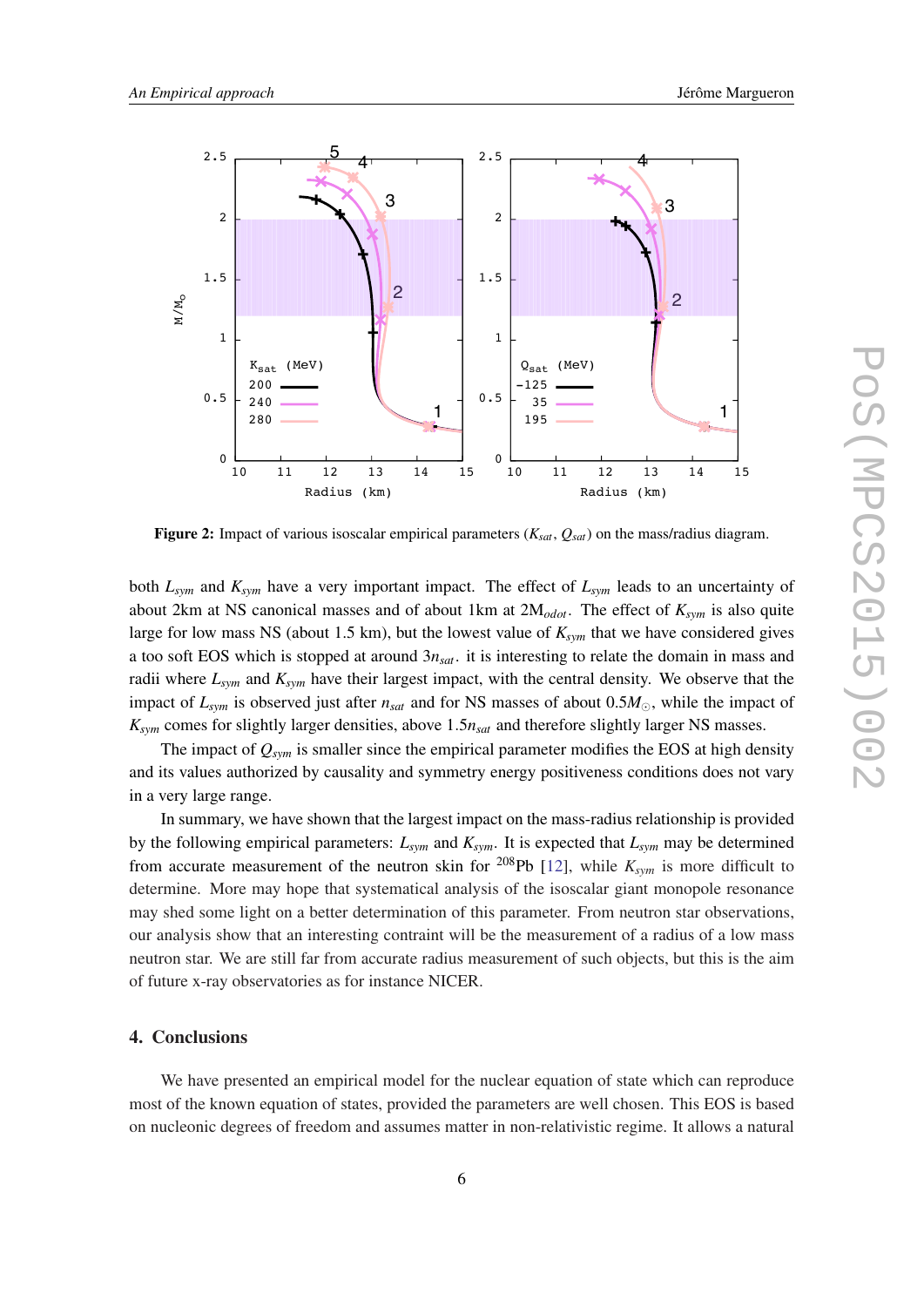<span id="page-6-0"></span>

Figure 3: Impact of various isovector empirical parameters  $(E_{sym}, E_{sym}, K_{sym}, Q_{sym})$  on the mass/radius diagram.

implementation of our best knowledge on the nuclear empirical parameters which is based on nuclear experiments on Earth.

Since this EOS is controlled by the nuclear empirical parameters, we have analyzed the range of variation for these parameters, first based on a statistical analysis of 50 microscopical models, and then better constrained by two conditions in  $\beta$ -equilibrated matter: causality and positiveness of the symmetry energy. This have conducted us to the definition of a standard parameter set (SPS) with both average and variation for each of the empirical parameters. This model has been used to understand the relation between the mass and radius of neutron stars and the empirical parameters. We have deduced that the main source of uncertainties on the dense matter EOS is coming from the uncertainties in the empirical parameters  $L_{sym}$  and  $K_{sym}$ .

In the future, the empirical equation of state presented here could be applied to other situations, such as for instance the study of several phenomenons related to neutron star evolution (x-ray emission for instance), as well as core collapse supernovae.

### **References**

- [1] R.C. Tolman, Phys. Rev. 55, 364 (1939).
- [2] J.R. Oppenheimer, & G.M. Volkoff, Phys. Rev. 55, 379 (1939).
- [3] J.M. Lattimer & M. Prakash, Phys. Rev. Lett. 94, 111101 (2005).
- [4] Demorest, et al., Nature, 467(7319), 1081?1083 (2010).
- [5] J. Antoniadis, et al., Science 340, 1233232 (2013).
- [6] A.W. Steiner, J.M. Lattimer, & E.F. Brown, Astro. J. 765, L5 (2013).